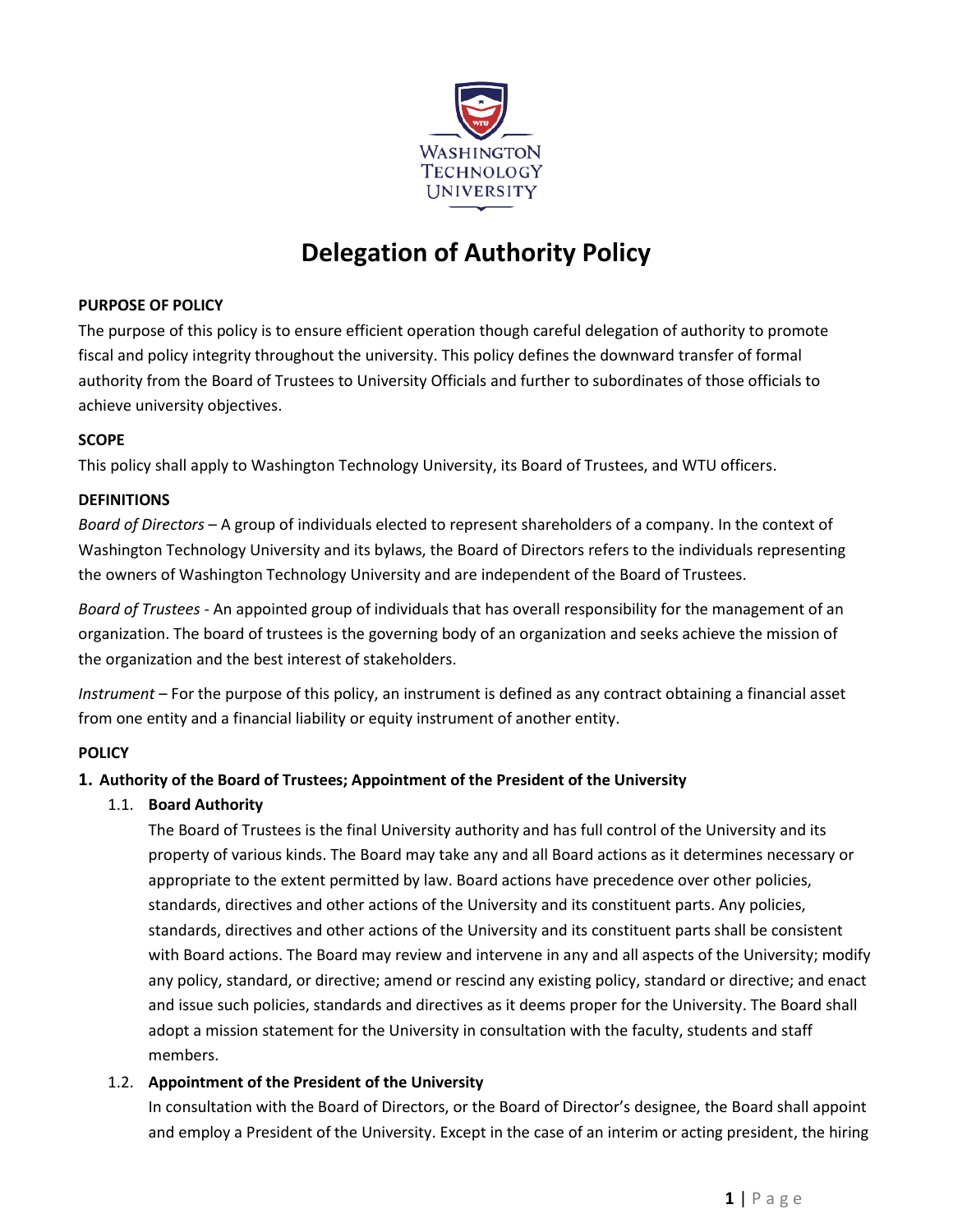committee for the president of the University shall include representatives of the university community. The President reports exclusively to the Board, and the Board supervises the President. The Board shall prescribe the President's compensation and terms and conditions of employment and is responsible for the reappointment or removal of the President. The President shall perform such duties as are assigned by the Board. Except as otherwise provided Board action, the President is the executive and governing officer of the University and President of the faculty. The President shall, from time to time, report to the Board all significant matters within the President's knowledge related to the affairs of the University.

## 1.3. **University Budget**

The Board shall adopt the budget of the University.

## 1.4. **Tuition and Fees**

- 1.4.1. The Board shall determine tuition and mandatory enrollment fees.
- 1.4.2. The President determines all other fees, fines and charges, after providing notice to the Board. In arriving at a determination of fees, fines and charges, the President shall consult with employees and students as the President deems appropriate.

## 1.5. **Student Conduct**

The Board has the authority to establish written standards of student conduct in consultation with the President, faculty and students.

## **1.6. Employees and Volunteers**

- 1.6.1. The Board has the authority, to appoint and employ any personnel as are necessary or appropriate and establish their compensation and other terms and conditions of employment. The Board also has the authority to appoint volunteers as necessary or appropriate and establish the terms and conditions of the activities of such appointed volunteers. The Board has delegated the authority described in this subsection as set forth in Board actions.
- 1.6.2. The Board has the authority to establish written codes of conduct for instructional, research, administrative, professional, trade, occupational and other personnel, including volunteers.

## 1.7. **Business and Administrative Affairs**

The Board retains authority for the following:

- 1.7.1. The approval of the naming of University buildings or outdoor areas in recognition of individuals or organizations.
- 1.7.2. The approval of the execution of instruments relating to real property.
- 1.7.3. The approval of the appointment of external auditors.
- 1.7.4. The approval of a capital project budget for architects, construction managers, engineers and other professional consultants; and approval of any increase to a board‐approved capital project budget that causes the total of all increases to the capital project budget.
- 1.7.5. The approval of the execution of instruments relating to any borrowing or debt finance transactions.
- 1.7.6. The approval of the execution of any other instruments, including but not limited to instruments related to the acquisition, disposal or provision of goods and services.
- 1.7.7. The approval of the execution of any instrument that the President, Treasurer, Chair of the Board of Trustees, or a majority of the Trustees deems appropriate for consideration by the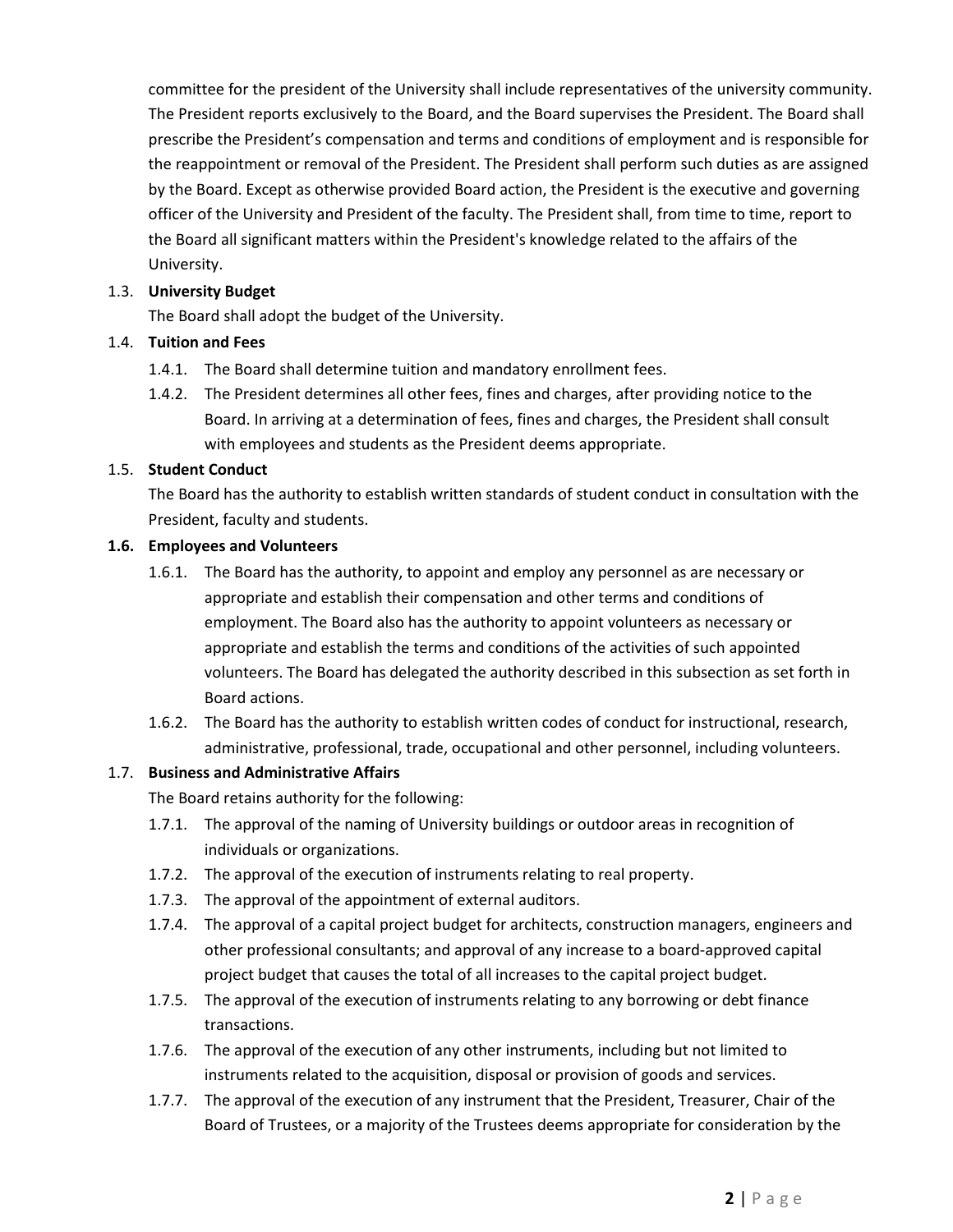Board or a Board committee, so long as the instrument has not been executed.

#### **1.8. Academic Programs; Degrees; Admissions**

- 1.8.1. The Board has the authority to establish, eliminate, control or substantially reorganize academic programs and units of operation. Any significant change in the University's academic programs as defined by any accrediting body either regional or national, must be approved by the Board prior to submission to the Commission.
- 1.8.2. The Board confers academic degrees, certificates and other forms of recognition upon the recommendation of the faculty. Such academic degrees, certificates and other forms of recognition are granted in the name of the Board of Trustees of the Washington Technology University and are executed by the Board Chair and the University President. The Board reserves the right to review and approve the granting of any degree, certificate or recognition. The Board shall have the exclusive authority to approve honorary degrees.
- 1.8.3. The Board has the authority to establish standards, qualifications, policies and practices relating to admission to study at the University and the curriculum, grading, credits, scholarships, and academic standards of the University. Except as set forth in law or Board action, the faculty (the "president and professors") has the immediate government and discipline of the university and the students therein and the authority to prescribe the course of study to be pursued in the University and the textbooks to be used. The faculty shall have primary authority over choice of method of instruction; subject matter to be taught; academic standards for admitting students; and standards of student competence in a discipline.

#### **1.9. Policies, Standards and Directives**

#### 1.9.1. **Governing Documents**

The University shall have the following governing documents:

- 1.9.1.1. Bylaws of Washington Technology University, policies, standards, directives and other actions approved by the Board of Trustees or a committee of the Board as appropriate ("Board actions").
- 1.9.1.2. Policies, standards and directives approved by the President of the University regarding matters within the authority of the President ("Presidential actions").

#### 1.9.2. **Force of Law**

Emergency and Temporary Actions. Board actions shall have the force of law to the extent set forth therein. Emergency and temporary Presidential actions may have the force of law to the extent set forth therein. Any Board action or Presidential action that is intended to have the force of law must include an opportunity for appeal.

1.9.3. Enforcement

Any Board action or Presidential action may be enforced by the University through internal procedures and in any court of competent jurisdiction. All Board actions and Presidential actions are binding on University employees, students, volunteers, contractors and members of the public, except as set forth therein.

1.9.4. Posting

After approval, emergency and temporary Board actions and Presidential actions shall be posted on the University website in a manner reasonably calculated to provide public notice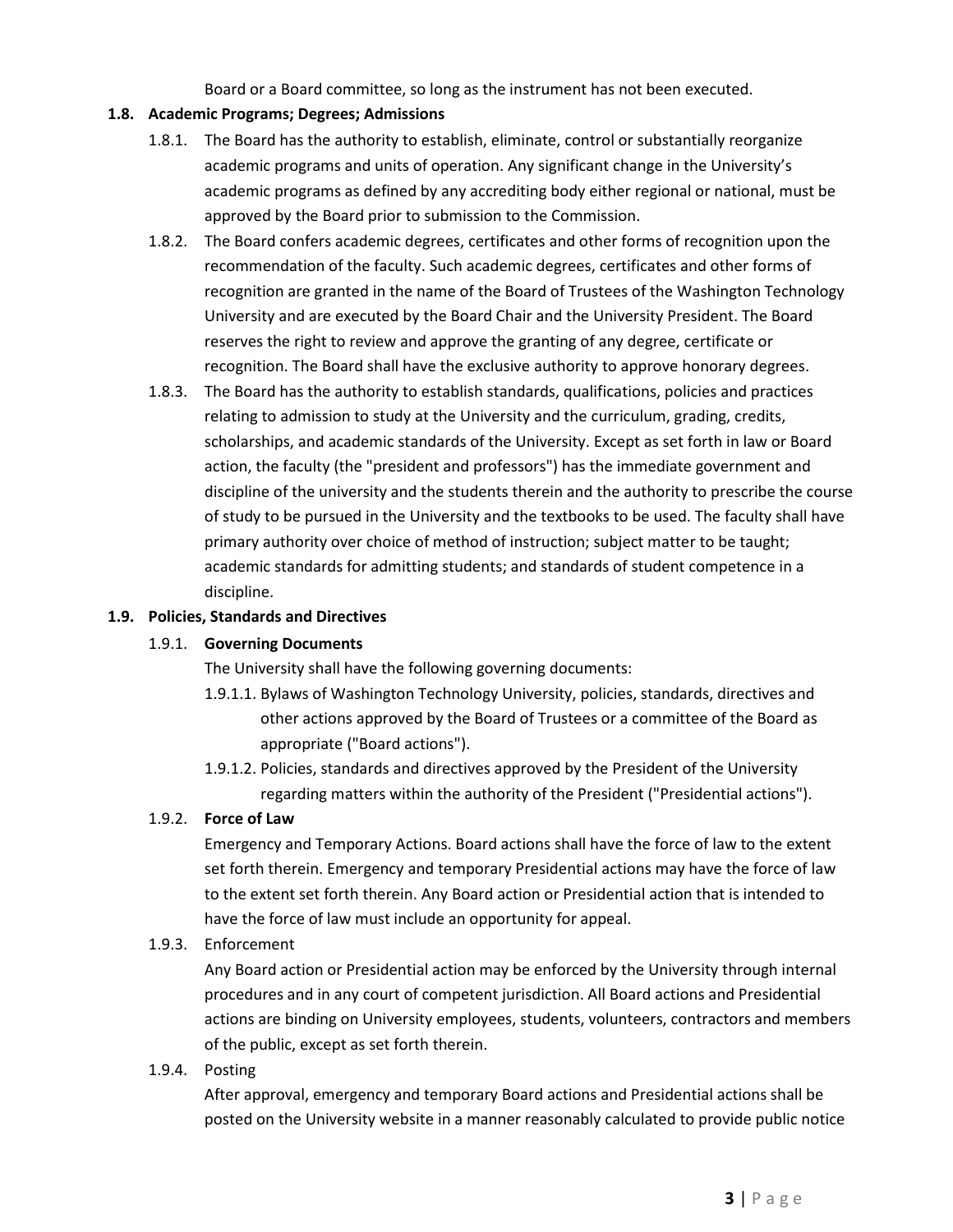of the approval.

#### **2. Authority of the President of the University**

#### 2.1. **Executive and Governing Officer; Delegation**

The President of the University is the executive and governing officer of the University, except as otherwise provided by statute or Board actions. Subject to the supervision of the Board and Board action, the President shall direct the affairs of the University. The authorities and responsibilities of the President of the University include, but are not limited to, the authorities and responsibilities set forth in and modified by section 4.1 and this section 4.2, and the President may delegate any authorities and responsibilities, except as provided by Board actions. Any delegation must be consistent with Board actions. The President remains responsible for the proper functioning of the University, notwithstanding any delegation.

## 2.2. **Policies, Standards and Directives; Consultation**

The President of the University shall formulate, prescribe and issue Presidential actions regarding matters within the authority of the President when the Board or the President deems it necessary or appropriate. Any Presidential actions are subordinate to and must be consistent with Board actions. In carrying out these duties, the President shall consult with the faculty, other employees, and students as deemed appropriate by the President. Consultation shall not remove from the President the authority and the responsibility vested in the President by law and Board actions.

#### 2.3. **Emergency and Temporary Actions; Technical Corrections**

The President of the University shall establish emergency and temporary policies, standards and directives when the Board or the President deems it necessary or appropriate. Such policies, standards and directives may have the scope and force of Board actions and must be reported to the Board expeditiously. Pursuant to expedited procedures, the President of the University may amend Board actions and Presidential actions in order to correct typographical errors, make address or formatting changes, or clarify language without changing their effect. Such amendments must be reported to the Board quarterly. The President may make expedited repeals of Board actions (upon notice to the Board) and Presidential actions, provided that expedited repeals of Board actions must be ratified at the next Board or Executive Committee meeting.

#### 2.4. **Committees, Councils and Advisory Groups**

The President of the University shall establish and define the charge of any and all University committees, councils, and advisory groups, except as provided in Board action. The establishment and charge of any and all University committees, councils and advisory groups shall be consistent with law and Board actions. The recommendations and reports of all committees, councils and advisory groups shall be made to the President. The President shall inform the Executive Committee of the Board regarding significant recommendations and reports related to the affairs of the University. Upon request by the Chair of the Board or a majority of the Trustees, the President shall provide the Board with a recommendation or report of a University committee, council or advisory group.

#### 2.5. **Students**

Subject to Board action, the President is responsible for development and administration of University policies and rules governing the role of students and their conduct. In carrying out this responsibility, the President shall take into account the views of students, faculty, and others. The guidelines for student conduct which set forth prohibited conduct and provide for appropriate disciplinary hearings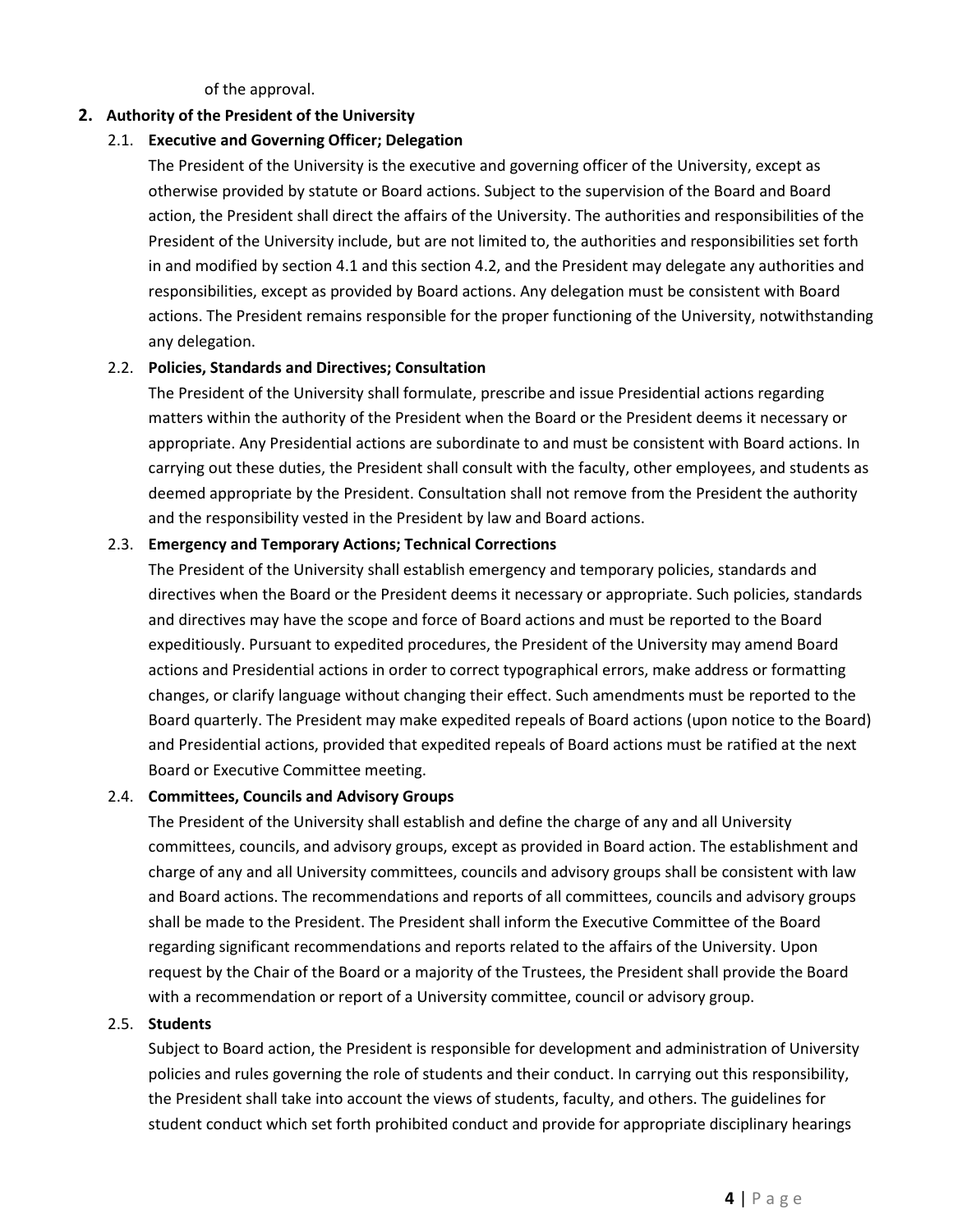and sanctions for violations of institutional rules must be consistent with standards of procedural fairness. The Board recognizes and affirms the importance of active student involvement in the deliberative and decision‐making processes.

#### **2.6. University Personnel**

- 2.6.1. The President of the University shall act for the Board of Trustees regarding all personnel and employment matters. Subject to Board action, the President has the exclusive authority to and shall establish necessary or appropriate written policies, standards and directives covering all employees not represented by a collective bargaining organization and necessary or appropriate written policies, standards and directives covering employees represented by a collective bargaining organization, subject to any legal obligation to negotiate the terms and conditions of such policies, standards and directives with the exclusive representative of the relevant bargaining unit. Upon request by the Chair of the Board or a majority of the Board, the President shall provide the Board with requested information regarding personnel and employment matters, including labor relations and collective bargaining.
- 2.6.2. In a manner consistent with applicable state law and applicable collective bargaining agreements, the President may appoint any instructional, research, administrative, professional, trade, occupational and other personnel as are necessary or appropriate and establish their compensation and other terms and conditions of employment.
- 2.6.3. The President may appoint volunteers as necessary or appropriate and establish the terms and conditions of the activities of such appointed volunteers.

## 2.7. **Execution and Administration of University Affairs**

- 2.7.1. Except as provided by Board action, the President of the University shall act for the Board regarding the execution and administration of instruments and the affairs of the University. Notwithstanding the dollar limits specified in section 1.0 above, the President shall act for the Board of Trustees regarding the execution and administration of all instruments, business affairs, and operations relating to: a. Acquisition of electricity, natural gas, sewer, water, and all other utility services;
- 2.7.2. The acquisition of goods and services made by participating in contracts entered into by group purchasing organizations or pursuant to collaborative purchasing initiatives with public or non‐profit entities.
- 2.7.3. The acquisition of fixtures, equipment and furnishings that are included in capital project budgets that have been authorized by the Board of Trustees.
- 2.7.4. The acquisition of goods and services for sponsored research programs when the source of the goods or services is directed by the sponsor, or the sponsor retains title to the goods acquired.
- 2.7.5. The settlement of claims or lawsuits brought against the University.
- 2.7.6. The acquisition of insurance or self-insurance.
- 2.7.7. Leases and licenses of real property and modifications thereto of up to 20 years.
- 2.7.8. The protection of the University's interests, property and operations in an emergency.
- 2.7.9. Actions and execution of documents necessary to establish legal entities, controlled by the University, through which the University may conduct business;
- 2.7.10. The execution of instruments or the conduct of business affairs where approval by the Board